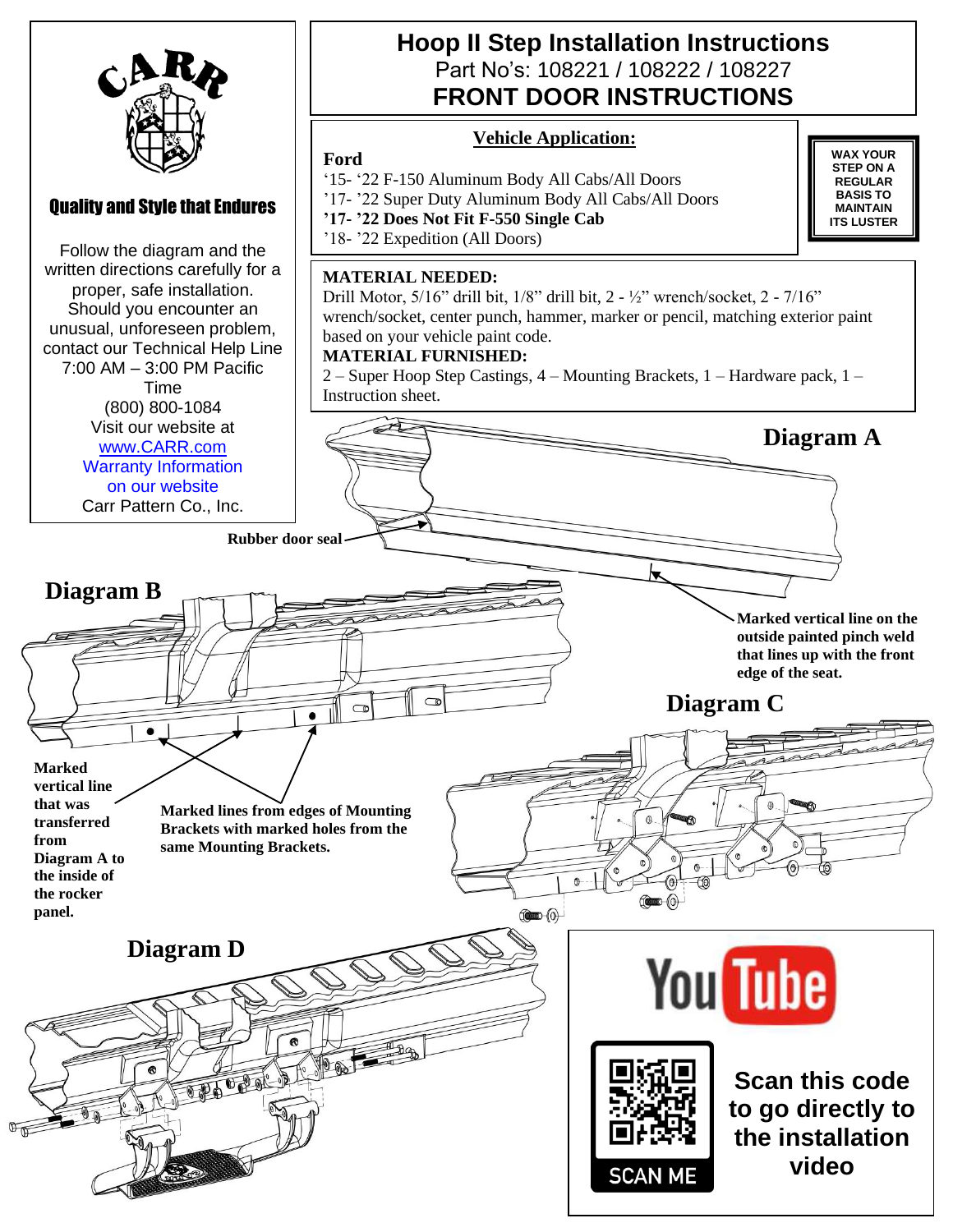

### **Hoop II Step Installation Instructions**  Part No's: 108221 / 108222 / 108227 **FRONT DOOR INSTRUCTIONS**



Approximate installation time for one step – 45 minutes!

#### **WARNING!**

Do not over tighten nuts and bolts as damage to the castings and/or stripping of the threads could result.

**SCAN MF** 

- FOR SAFE AND PROPER USAGE OF THIS PRODUCT, THE MOUNTING INSTRUCTIONS MUST BE FOLLOWED CAREFULLY AND COMPLETELY.
- The manufacturer and distributor of this product are in no way responsible for the consumer's failure to adhere to the warnings and directions of these instructions in the event of damage to the consumer's vehicle, other properties and/or personal injury.



# **Scan this code to go directly to the installation video**

- 1. NOTE: All diagrams shown are viewed from the driver side front door. Open your front door. For the proper position of the step, the front edge of the seat while in normal driving position should be in line with the center of the step. For personal preference or to avoid any obstruction underneath body metal, step can be moved left or right.
- 2. Take a marker or pencil and mark a vertical line that lines up with the front edge of the seat on the pinch weld area of your vehicle. See DIAGRAM A.
- 3. Assemble the Mounting Brackets to the Step Casting as shown in DIAGRAM D. Hand tighten the hardware only.
- 4. When positioning the step against the body metal, be sure to avoid all bumps and screws to make sure that the step assembly is against a flat surface.
- 5. With both Mounting Brackets hand-tightened on the Step Casting, place the entire assembly against the inside of the rocker panel of the vehicle. Line up the center of the step with the center vertical marked line. (Be sure to avoid any bumps or obstructions on body metal.)
- 6. While holding the entire assembly in place, take a pencil or marker and mark all four outside edges of the Mounting Brackets as shown in DIAGRAM B.
- 7. Remove the Mounting Brackets from the Step Casting.
- 8. Place the Mounting Brackets back against the body metal between the marked lines. Use the holes in the Mounting Brackets to mark the holes on the body metal as shown in DIAGRAM B.
- 9. Center punch the marked hole.
- 10. Take a 1/8" drill bit and drill out the centered punched holes.
- 11. Drill out the 1/8" hole with the 5/16" drill bit.
- 12. After drilling, make sure that all burrs are removed.
- 13. Take your matching exterior paint and totally paint drilled holes to seal the aluminum metal. Allow paint to dry before proceeding to the next step.
- 14. Take the 5/16" hardware that is provided and securely tighten both Mounting Brackets to the vehicle. See DIAGRAM C.
- 15. Place the Step Casting inside each Mounting Bracket and use the ¼" hardware provided and securely tighten each Mounting Bracket to the Step Casting. See DIAGRAM D.
- 16. Take a 1/8" drill bit and drill two more holes through the top holes that are located on each Mounting Bracket through the Wedge Washers into the body metal. (NOTE: These holes may need to be drilled at an angle on the rear doors.)
- 17. Take your matching exterior paint and totally paint drilled holes to seal the aluminum metal. Allow paint to dry before proceeding to the next step.
- 18. Take the sheet metal screws provided and securely tighten. See DIAGRAM C.
- 19. Repeat these steps for the passenger front door. Your step is now ready to use!

## **Carr Pattern Co., Inc. Warranty Policy**

**Finishes:** Limited Lifetime **Structural Warranty:** Limited Lifetime

- **Warranty Conditions:**
- 
- 
- 
- 
- a. All warranties start from consumer's date of purchase.<br>b. A new product will be sent out immediately to replace a warranty claim.<br>C. The above guidelines apply only to the Original Purchaser.<br>Warranty Limitations:<br>A Ori b. Warranty coverage does not extend to damage caused by: collision, fire, theft, freezing, vandalism, riot, explosion or object striking the product, or misuse of the product and/or the vehicle on
- which the product is being installed.<br>c. Warranty coverage does not extend to damage caused by: airborne fallout (chemicals, tree sap, etc.), stones, hail, earthquake, water or flood, windstorm, lightning, the application
- sealants subsequent to manufacture. d. Warranty coverage does not extend to damages caused by: normal wear and tear, abuse, modification or improper installation of the product.
- e. Warranty coverage does not extend to any economic loss or extra expense including (without limitation), payment for the loss of time or pay, inconvenience, storage, loss of vehicle use, vehicle rental expense, equipment rental expense, lodging, meals, or other travel costs. **Other Terms:**

This warranty gives you specific legal rights and you may also have other rights that vary from state to state. CARR does not authorize any person to create for it any other obligation or liability in<br>connection with its p THIS WRITTEN WARRANTY.\*

\*Some states do not allow limitations on how long an implied warranty will last or the exclusion or limitation of incidental or consequential damages, so that above limitations or exclusions may not

apply to you.<br>**Guarantee:** Every attempt has been made to manufacture and distribute the finest quality products available. Our manufactured products are guaranteed to be free of defects due to workmanship or materials. Distributed products are subject to manufacturer's warranty only.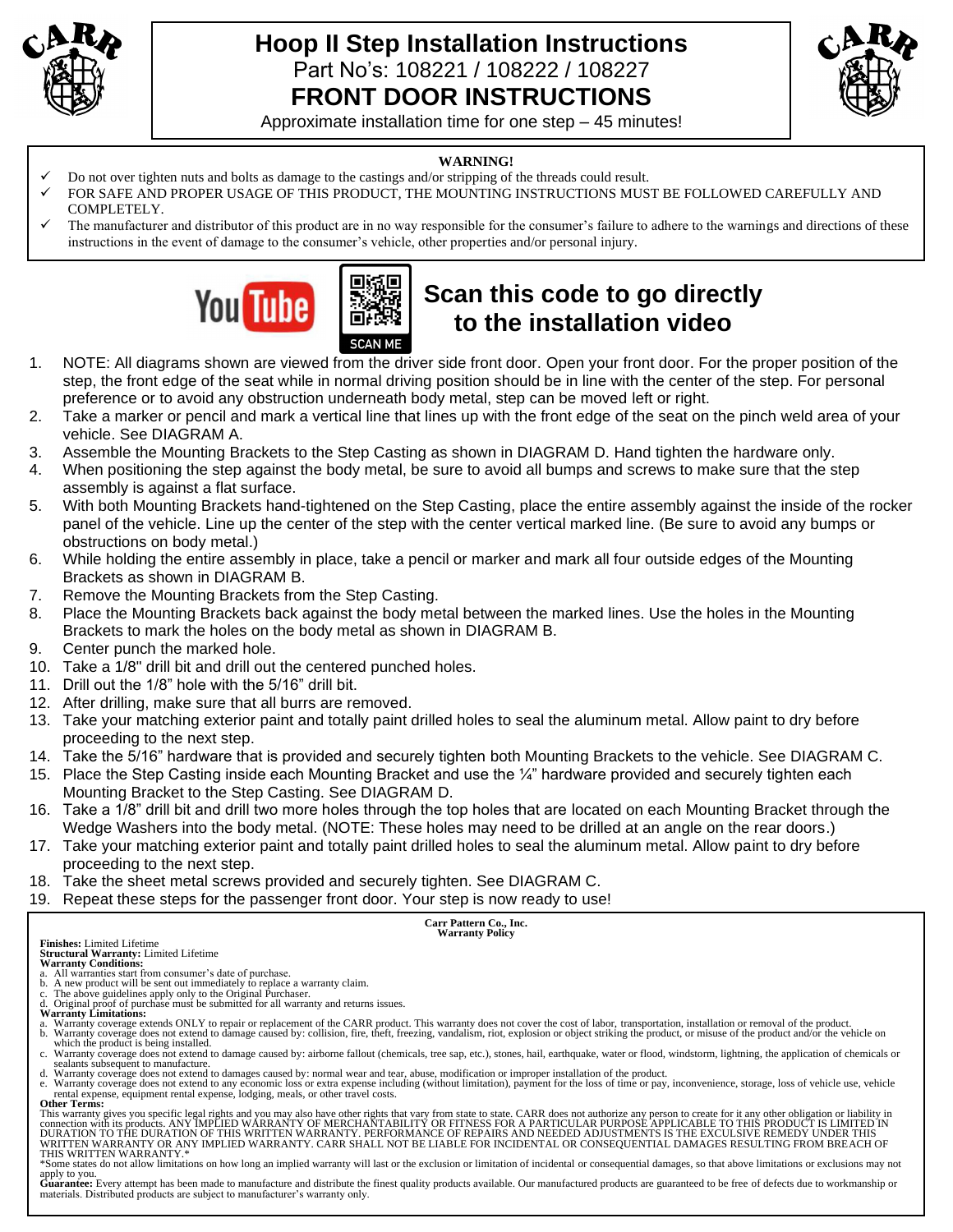